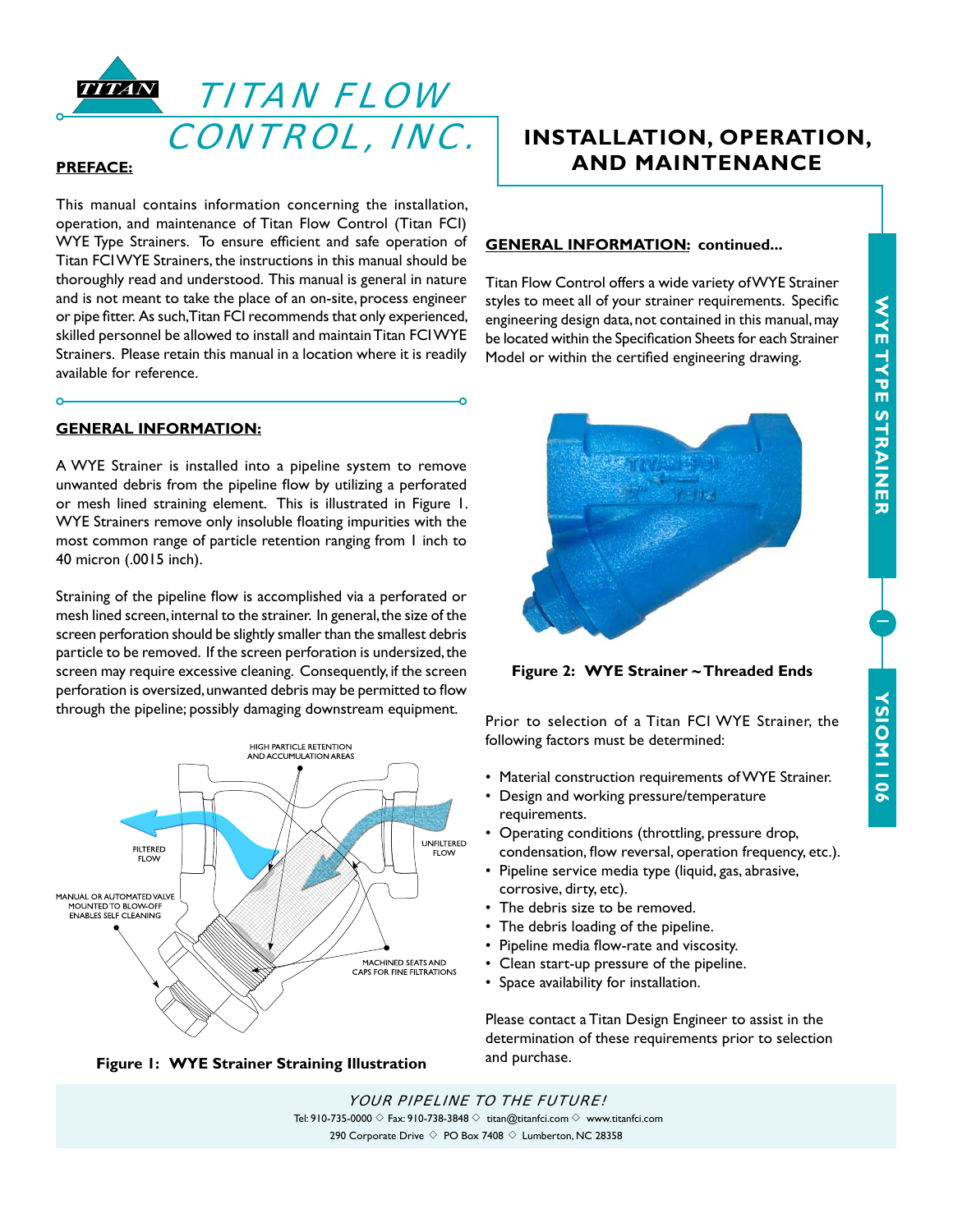

# **UNPACKING AND INSPECTION:**

Upon receipt of product, it is important to follow these unpacking and inspection procedures.

All Titan FCI WYE Strainers are shipped in specialized shipping containers designed to prevent damage during transportation. If external damage to the shipping container is evident upon receipt of product, please request that a representative of the shipping carrier be present before unpacking the product.

• Carefully open the shipping container, following any instructions that may be marked on the container. Remove all packing material surrounding the Strainer and carefully lift it from the container. It is recommend to keep the shipping container and all packing material for reuse in storage or reshipment.

# **CAUTION:**

For large or heavy Strainers, the appropriate material handling equipment must be used to prevent injury and possible damage to the WYE Strainer.

- Visually inspect the WYE Strainer for any signs of damage including scratches, loose parts, broken parts or any other physical damage that may have occurred during shipment. If damage is observed, immediately file a claim with the shipping carrier. WYE Strainers that are damaged during transportation are the responsibility of the customer. For information regarding Titan FCI's warranty policy, please refer to the last page of this document.
- Before installation, the WYE Strainer's cover should be removed and inspected internally for any loose or foreign materials that may have become trapped in the screen during transportation. After inspection, ensure sealing surfaces are clean and replace the gasket and cover. Make sure the gasket is seated correctly before tightening the cover bolts.
- If the WYE Strainer is not required to be installed immediately, it should be stored indoors in a clean, dry, consistent temperature environment. It is also recommended to utilize the original shipping container and packing materials to properly store the WYE Strainer. If long term storage is required, a desiccant may be necessary. This would be based upon the local, environmental storage conditions. Please consult a Titan FCI Design Engineer to assist in this determination.

# **INSTALLATION, OPERATION, AND MAINTENANCE**



**Figure 3: WYE Strainer ~ Flanged Ends**

# **UNPACKING AND INSPECTION: continued...**

• When ready to install, remove any preservatives with solvent dampened cloths. Remove any loose material and protective packing material.

# **INSTALLATION:**

## **Pre-Installation Checklist**

- Ensure Working conditions (pressure/temperature) are within the specified capacity of the product being installed. Please refer to the certified drawings to assist in determining these values.
- Make sure that the construction material of the Strainer is chemically compatible with the media flowing in the pipeline.
- Inspect all sealing surfaces to ensure gasket surfaces are free of defects (no nicks or cuts). The pipeline should also be checked for proper alignment. Titan FCI WYE Strainers should never be utilized to realign an existing piping system.
- Ensure that the pipeline's mating flanges are the same type as the WYE Strainer being installed. Raised face flange ends cannot be mated to flat face flange ends.

YOUR PIPELINE TO THE FUTURE! Tel: 910-735-0000  $\Diamond$  Fax: 910-738-3848  $\Diamond$  titan@titanfci.com  $\Diamond$  www.titanfci.com 290 Corporate Drive  $\diamond$  PO Box 7408  $\diamond$  Lumberton, NC 28358

# WYETYPE STRAINER **WYE TYPE STRAINER**

 $\overline{2}$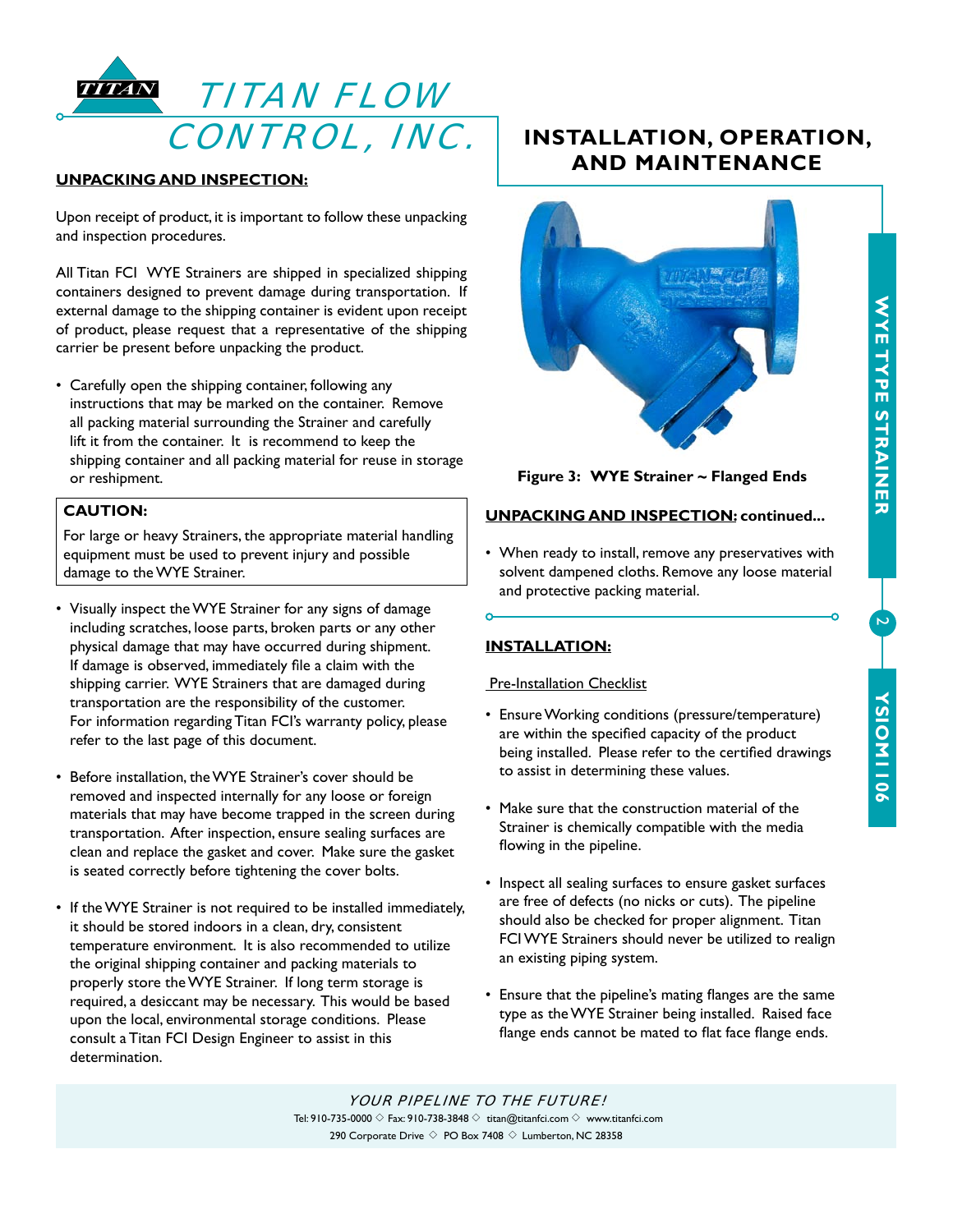

Pre-Installation Checklist continued...

- For flanged units, ensure Strainer end-to-end length and installation gap are with in  $\frac{1}{4}$  in gap for gasket, and have sufficient clearance for easy opening of cover and screen removal. Refer to the certified drawing for screen removal clearance requirements.
- If the WYE Strainer is to be located on the discharge side of a pump, then a safety release valve must be installed between the WYE Strainer and the pump.

## **PRECAUTION:**

A Titan FCI WYE Stainer should always be installed ahead of pumps and other expensive, downstream equipment to help ensure proper protection and trouble-free operation. This even holds true for "clean lines" to protect against pipe scale and accidentally introduced items such as: gaskets or tools.

#### Installation Procedure

#### Step 1:

Install blow down valve (if provided) at blow-off connection. Also, for maximum efficiency, install a differential pressure gauge at inlet and outlet connections or at the Strainer gauge tap (if provided).

#### Step 2:

Titan WYE Strainers must be positioned in the pipeline ahead of the equipment requiring protection. If the equipment requiring protection is a pump, the WYE Strainer must be placed on the suction side of the pump.

#### Step 3:

To provide for easier maintenance, the WYE Strainer should be located where the drain plug can be removed. Additionally, ensure the drain or blow-off is located at the lowest position when installed. If installed in the vertical position, the WYE side of the strainer must be pointing downward.

#### Step 4:

Ensure there is ample space at the WYE side of the Strainer for screen removal. Refer to the certified engineering drawing to determine the screen clearance requirements.

#### Step 5:

Before placing the WYE Strainer into place, support the existing pipeline with pipe supports near the inlet and outlet connections.

# **INSTALLATION, OPERATION, AND MAINTENANCE**



#### **Figure 4: WYE Strainer ~ Solder Ends**

Installation Procedure continued...

#### Step 5:

Place the WYE Strainer into the pipeline, ensuring that the flow arrow on the body of the WYE Strainer is pointing in the direction of the pipeline flow. For large or heavy Strainers, appropriate material handling equipment must be used.

#### Step 5:

Install a standard, ANSI (1/8" thick) flange gasket between the WYE Strainer and pipeline flanges, on both sides. Install lubricated flange bolts and hand tighten. Flange bolts should then be tightened, using a star or crisscross pattern to evenly load the bolts, in accordance with established piping standards. This is illustrated in Figure 5.



# **Figure 5: Bolting Sequence Pattern**

# **CAUTION:**

Excessive bolt torque may damage flanges. Please refer to established flange bolt torques for guidelines.

 $\overline{\mathcal{L}}$ 

YOUR PIPELINE TO THE FUTURE! Tel: 910-735-0000  $\Diamond$  Fax: 910-738-3848  $\Diamond$  titan@titanfci.com  $\Diamond$  www.titanfci.com 290 Corporate Drive  $\diamond$  PO Box 7408  $\diamond$  Lumberton, NC 28358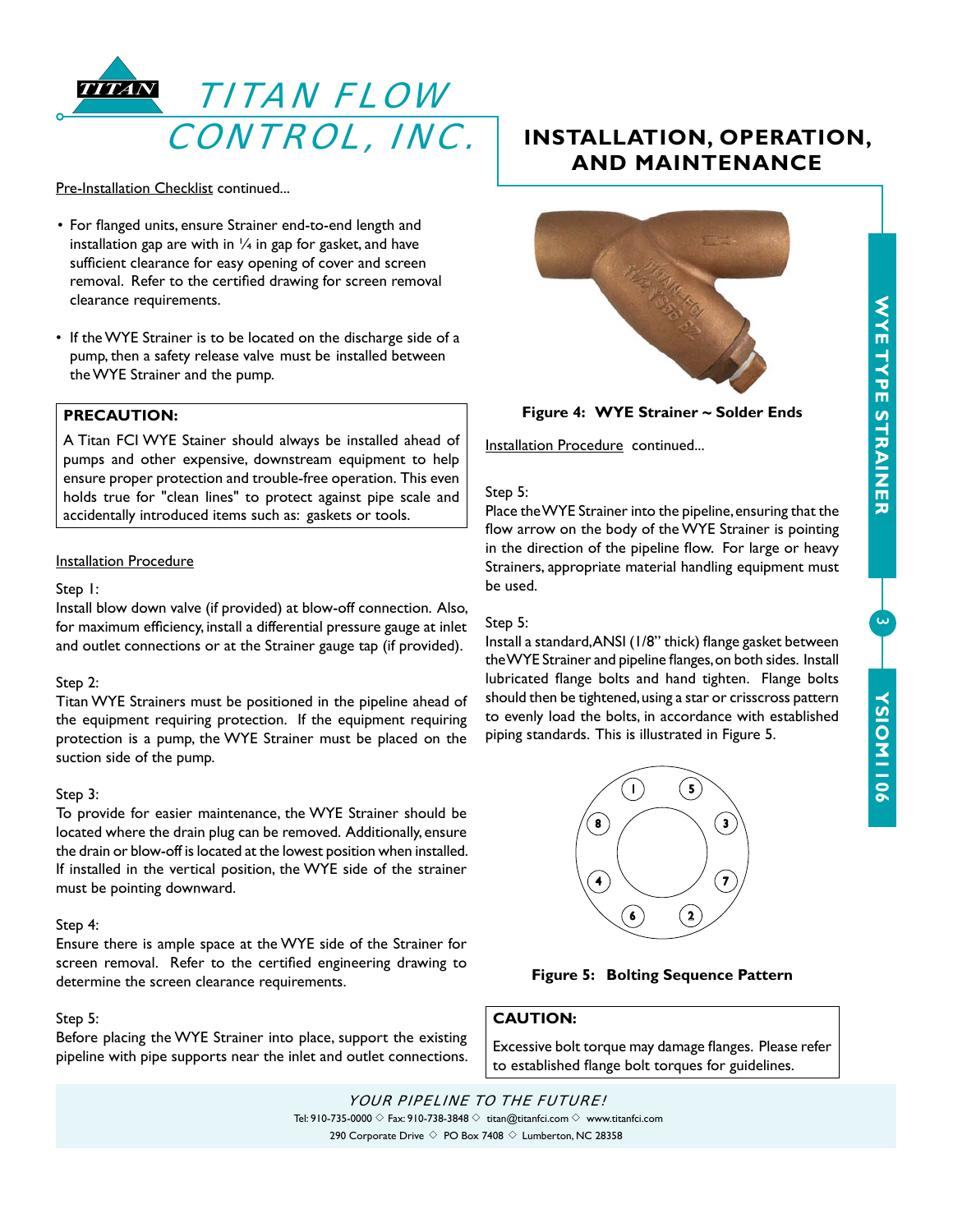

## **OPERATION:**

Once proper installation has been successfully completed, start the system gradually, at start up as well as after shut down. This eliminates sudden shock to the strainer and other equipment in the line. This is extremely important for steam service.

## Start-up Procedure:

#### Step 1:

Open blow-down valve to remove air from the Strainer. To remove all fluid from the Strainer belly, a drip-leg can be installed or the piping can be placed at a 1/4" slope.

# **CAUTION:**

With piping systems that contain fluids other than water or when the working temperature is above  $120^{\circ}$  F, fluid must be drained to safe area, away from the operator. Operators should always be fitted with appropriate protective equipment (goggles, gloves, vests, etc.) when venting or servicing is performed.

#### Step 2:

Start the piping system by opening the outlet valve nearest the WYE Strainer's outlet first. Then gradually open the inlet valve nearest the WYE Strainer's inlet, approximately 25% of normal operational flow. It is important to start the system gradually to avoid displacing or damaging the WYE Strainer.

#### Step 3:

Continue to open the inlet valve until the desired service flow has been reached.

#### Step 4:

Close the blow-down when air is removed and fluid begins to flow. The system is now ready to start.

# **MAINTENANCE:**

Titan Flow Control WYE Strainers require little monitoring once they are properly installed. The pressure differential across the strainer should be check periodically to determine if the screen needs to be cleaned or replaced. If the pressure differential goes unchecked and the screen becomes completely clogged, the screen will break and require replacing.

# **INSTALLATION, OPERATION, AND MAINTENANCE**



# **Figure 6: WYE Strainer ~ Butt-Weld Ends**

# **CAUTION:**

Strainer screens are not designed to withstand the same pressure ratings as the housings. If the screen becomes completely clogged, it will be exposed to the same pressure as the housing. In most cases, this will cause the screen to fail and potentially damage downstream equipment.

Titan FCI WYE Strainers are designed to require very little maintenance. Regular maintenance involves:

- Blow-down cleaning.
- Timely cleaning or replacement of screen.
- Periodically checking for leaks.

During normal use, the screen will become clogged with foreign matter, causing the differential pressure to increase. Once the differential pressure has increased to an unacceptable value, typically by 5 psi to 10 psi, it is time to clean or replace the screen. It is not advisable to let the differential pressure increase by 20 psi. This may cause the screen to fail and possibly damage downstream equipment.

A convenient and safe way to determine when the screen needs to be replaced is to install pressure gauges on the inlet and outlet sides of the Strainer. The maximum acceptable pressure drop across the Strainer will indicate when the screen needs to be replaced. Screen size and construction determine the maximum pressure drop a Strainer screen can withstand. Please consult factory for exact pressure ratings.

# WYETTYPE STRAINER **WYE TYPE STRAINER**

4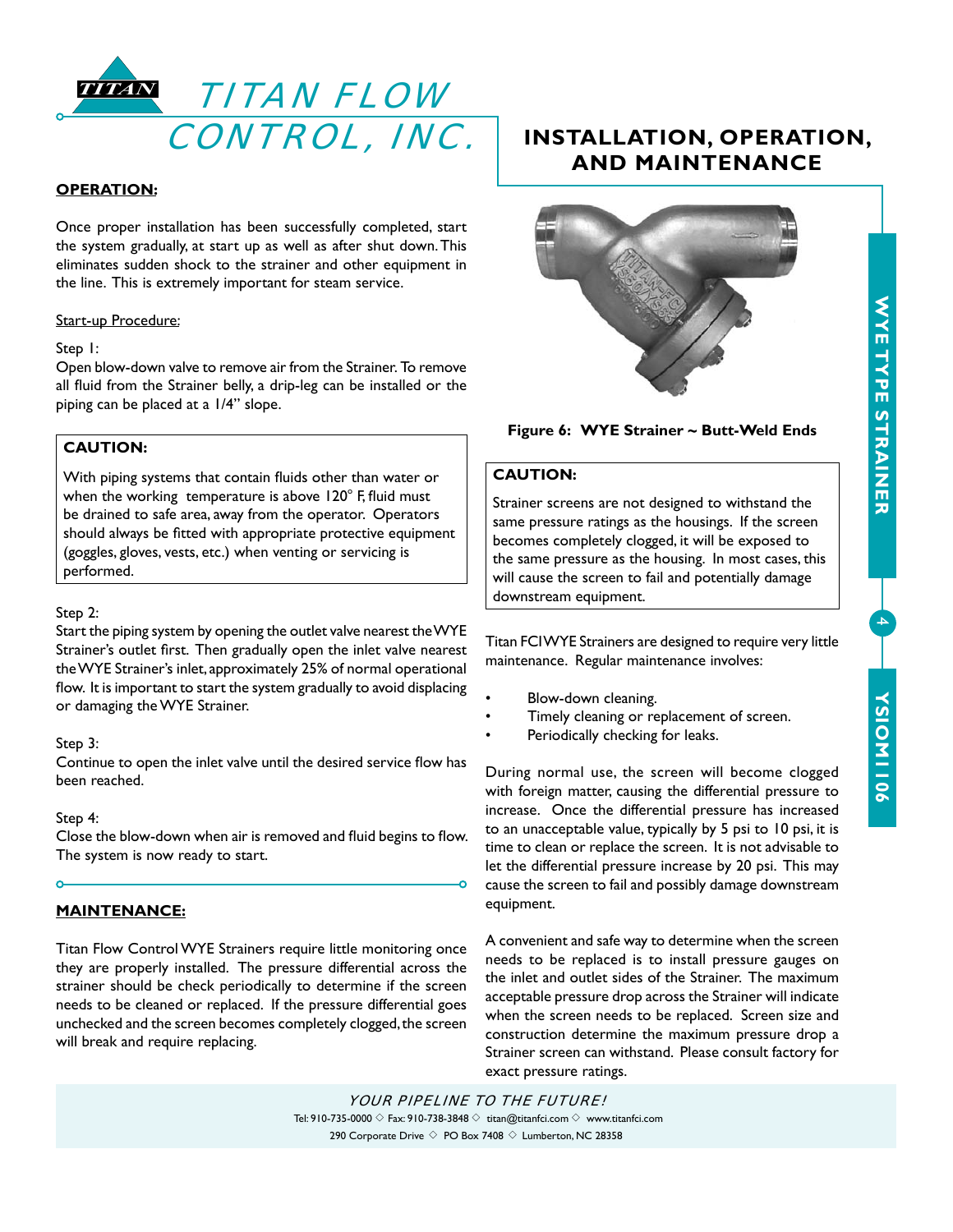

#### Blow-Down Cleaning:

To avoid shutting down the system, when possible, clean the screen when pressure differential is 7 to 10 PSI. Clean the screen of debris by opening the blow-down valve. Keep valve open until all debris has been removed and pressure differential returns to normal range. Close the valve and resume normal operation. If pressure differential does not return to an acceptable level after blow-down cleaning then the screen needs to be removed and cleaned or replaced.

# **CAUTION:**

Before removing the cover of the WYE Strainer, the pressure inside the vessel must be reduced to atmospheric via suction or venting. Failure to do so may result in serious bodily injury.

# **CAUTION:**

Before removing the WYE Strainer's cover, ensure that the media that is flowing in the pipeline is known and any special handling precautions are understood. Please review the Material Safety Data Sheet (MSDS) for that specific fluid.

#### Screen Removal/Cleaning/Replacement:

#### Step 1:

Isolate the Strainer by closing the inlet and outlet valve connections on either side of the WYE Strainer. Make sure valves are bubble tight.

#### Step 2:

Open blow-down valve or other vent to relieve pressure inside and drain fluid from the Strainer.

#### Step 3:

Once pressure is relieved, remove the WYE side cap or cover.

#### Step 4:

Remove screen and clean. Do not permit screen to dry as it will be difficult to remove debris after it has hardened. Avoid banging or hitting the screen to remove stubborn debris. For perforated screens, it is recommended to use high pressure water or air stream to clean the screen. This is not recommended for mesh or meshlined screens as this may cause the mesh to tear. Solvent may be required if service is fuel, oil, or chemicals. Follow manufacturer's instructions when using solvent to clean the screen.

# **INSTALLATION, OPERATION, AND MAINTENANCE**



## **Figure 7: WYE Strainer ~ Socket-Weld Ends**

#### Screen Removal/Cleaning/Replacement: continued...

#### Step 5:

Inspect screen and cover gasket for damage. If either is damaged, replace. Always ensure there is a spare gasket and screen on hand prior to maintenance.

#### Step 6:

Remove any debris or sludge from within the Strainer.

#### Step 7:

Replace cleaned or new screen into its original position, ensuring it is squarely positioned on the screen seat.

#### Step 8:

Replace cover gasket and cap or cover. Tighten cap or cover to specified torque rating.

# Step 9:

Close blow-down valve.

Follow the Start-up procedure outlined within the OPERATION section of this manual.

 $\overline{5}$ 

YOUR PIPELINE TO THE FUTURE! Tel: 910-735-0000  $\Diamond$  Fax: 910-738-3848  $\Diamond$  titan@titanfci.com  $\Diamond$  www.titanfci.com 290 Corporate Drive  $\diamondsuit$  PO Box 7408  $\diamondsuit$  Lumberton, NC 28358